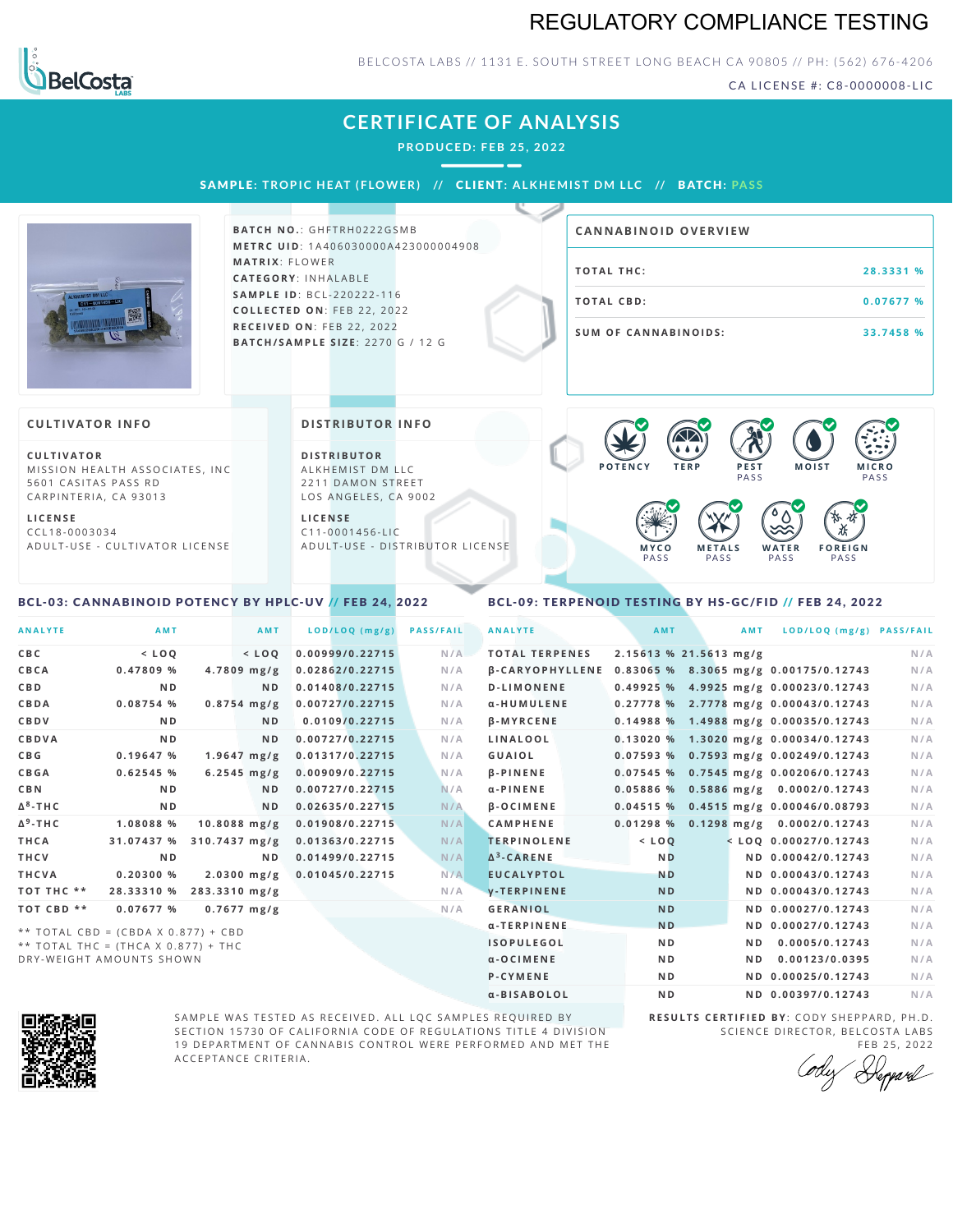# REGULATORY COMPLIANCE TESTING

#### <span id="page-1-0"></span>BCL-05: RESIDUAL PESTICIDE ANALYSIS BY LC-MS/MS ESI // FEB 24, 2022

| <b>ANALYTE</b>                          |                    | LIMIT AMT (µg/g) | LOD/LOQ (µg/g) PASS/FAIL    |                     | <b>ANALYTE</b>                             |                          | LIMIT AMT $(\mu g/g)$ | LOD/LOQ (µg/g) PASS/FAIL       |            |
|-----------------------------------------|--------------------|------------------|-----------------------------|---------------------|--------------------------------------------|--------------------------|-----------------------|--------------------------------|------------|
| <b>ABAMECTIN</b>                        | $0.1 \mu g/g$      | N D              | 0.01153/0.04                | <b>PASS</b>         | <b>MALATHION</b>                           | $0.5 \mu g/g$            | N D                   | 0.00472/0.02                   | PASS       |
| <b>ACEPHATE</b>                         | $0.1 \mu g/g$      | ND               | 0.00368/0.02                | <b>PASS</b>         | METALAXYL                                  | $2 \mu g/g$              | N D                   | 0.00503/0.02                   | PASS       |
| ACEQUINOCYL                             | $0.1 \mu g/g$      | N D              | 0.00417/0.02                | <b>PASS</b>         | <b>METHIOCARB</b>                          | Any amt                  | N D                   | 0.00503/0.02                   | PASS       |
| <b>ACETAMIPRID</b>                      | $0.1 \mu g/g$      | N D              | 0.00464/0.02                | <b>PASS</b>         | METHOMYL                                   | 1 $\mu$ g/g              | N D                   | 0.00494/0.02                   | PASS       |
| <b>ALDICARB</b>                         | Any amt            | N D              | 0.01109/0.04                | <b>PASS</b>         | <b>MEVINPHOS</b>                           | Any amt                  | N D                   |                                | PASS       |
| <b>AZOXYSTROBIN</b>                     | $0.1 \mu g/g$      | N D              | 0.00639/0.02                | <b>PASS</b>         | <b>MEVINPHOSI</b>                          |                          | N D                   | 0.00163/0.0084                 | N/A        |
| <b>BIFENAZATE</b>                       | $0.1 \mu g/g$      | N D              | 0.00355/0.02                | <b>PASS</b>         | <b>MEVINPHOS II</b>                        |                          | ND.                   | 0.00542/0.0316                 | N/A        |
| <b>BIFENTHRIN</b>                       | $3 \mu g/g$        | N D              | 0.00473/0.04                | <b>PASS</b>         | <b>MYCLOBUTANIL</b>                        | $0.1 \mu g/g$            | N D                   | 0.00867/0.04                   | PASS       |
| <b>BOSCALID</b>                         | $0.1 \mu g/g$      | N D              | 0.00494/0.02                | <b>PASS</b>         | <b>NALED</b>                               | $0.1 \mu g/g$            | N D                   | 0.00328/0.02                   | PASS       |
| CARBARYL                                | $0.5 \mu g/g$      | N D              | 0.00295/0.02                | <b>PASS</b>         | OXAMYL                                     | $0.5 \mu g/g$            | N D                   | 0.00455/0.02                   | PASS       |
| CARBOFURAN                              | Any amt            | N D              | 0.00613/0.02                | <b>PASS</b>         | PACLOBUTRAZOL                              | Any amt                  | N D                   | 0.00714/0.04                   | PASS       |
| CHLORANTRANIL-<br><b>IPROLE</b>         | $10 \mu g/g$       | N D              | 0.00697/0.04                | PASS                | <b>PERMETHRIN</b>                          | $0.5 \mu g/g$            | N D                   |                                | PASS       |
| <b>CLOFENTEZINE</b>                     |                    | N D              | 0.0054/0.02                 | <b>PASS</b>         | PERMETHRIN CIS                             |                          | N D                   | 0.00237/0.0082                 | N/A        |
|                                         | $0.1 \mu g/g$      | N D              | 0.00215/0.02                | <b>PASS</b>         | PERMETHRIN TRANS                           |                          | N D                   | 0.00245/0.0118                 | N/A        |
| <b>COUMAPHOS</b><br><b>CYFLUTHRIN</b>   | Any amt            | N D              | 0.05508/0.2                 | <b>PASS</b>         | <b>PHOSMET</b>                             | $0.1 \mu g/g$            | N D                   | 0.0043/0.02                    | PASS       |
| CYPERMETHRIN                            | $2 \mu g/g$        | N D              | 0.00556/0.04                | <b>PASS</b>         | PIPERONYLBUTO-<br>XIDE                     | $3 \mu g/g$              | N D                   | 0.00247/0.02                   | PASS       |
| <b>DAMINOZIDE</b>                       | 1 $\mu$ g/g        | N D              | 0.00227/0.04                | PASS                | <b>PRALLETHRIN</b>                         | $0.1 \mu g/g$            | N D                   | 0.00392/0.02                   | PASS       |
| <b>DIAZINON</b>                         | Any amt            | N D              | 0.00487/0.02                | <b>PASS</b>         | PROPICONAZOLE                              |                          | N D                   | 0.0024/0.02                    | PASS       |
| <b>DIMETHOATE</b>                       | $0.1 \mu g/g$      | N D              | 0.00354/0.02                | PASS                | <b>PROPOXUR</b>                            | $0.1 \mu g/g$            | N D                   | 0.00374/0.02                   | PASS       |
| <b>DIMETHOMORPH</b>                     | Any amt            | ND               |                             | PASS                | <b>PYRETHRINS</b>                          | Any amt<br>$0.5 \mu g/g$ | N D                   | 0.00726/0.04                   | PASS       |
| <b>DIMETHOMORPH I</b>                   | $2 \mu g/g$        | ND               | 0.00109/0.0078              | N/A                 | PYRIDABEN                                  |                          | N D                   | 0.0034/0.02                    | PASS       |
|                                         |                    |                  |                             |                     |                                            | $0.1 \mu g/g$            |                       |                                | PASS       |
| <b>DIMETHOMORPH II</b>                  |                    | ND               | 0.0015/0.0122               | N/A                 | <b>SPINETORAM</b>                          | $0.1 \mu g/g$            | N D                   |                                |            |
| <b>ETHOPROPHOS</b><br><b>ETOFENPROX</b> | Any amt<br>Any amt | N D<br>N D       | 0.0041/0.02<br>0.00274/0.02 | <b>PASS</b><br>PASS | <b>SPINETORAM J</b><br><b>SPINETORAM L</b> |                          | N D<br>N D            | 0.00329/0.016<br>0.00157/0.016 | N/A<br>N/A |
| <b>ETOXAZOLE</b>                        | $0.1 \mu g/g$      | ND               | 0.00385/0.02                | <b>PASS</b>         | <b>SPINOSAD</b>                            | $0.1 \mu g/g$            | N D                   |                                | PASS       |
| <b>FENHEXAMID</b>                       | $0.1 \mu g/g$      | N D              | 0.01055/0.02                | <b>PASS</b>         | SPINOSAD A                                 |                          | N D                   | 0.00205/0.01438                | N/A        |
| <b>FENOXYCARB</b>                       | Any amt            | N D              | 0.00175/0.02                | <b>PASS</b>         | SPINOSAD D                                 |                          | N <sub>D</sub>        | 0.00104/0.00498                | N/A        |
| <b>FENPYROXIMATE</b>                    | $0.1 \mu g/g$      | N D              | 0.00481/0.02                | <b>PASS</b>         | <b>SPIROMESIFEN</b>                        | $0.1 \mu g/g$            | N D                   | 0.00944/0.04                   | PASS       |
| <b>FIPRONIL</b>                         | Any amt            | N D              | 0.00478/0.02                | <b>PASS</b>         | <b>SPIROTETRAMAT</b>                       | $0.1 \mu g/g$            | N D                   | 0.00208/0.02                   | PASS       |
| <b>FLONICAMID</b>                       | $0.1 \mu g/g$      | N D              | 0.00398/0.02                | <b>PASS</b>         | <b>SPIROXAMINE</b>                         | Any amt                  | N D                   | 0.00344/0.02                   | PASS       |
| FLUDIOXONIL                             | $0.1 \mu g/g$      | N D              | 0.01369/0.04                | <b>PASS</b>         | <b>TEBUCONAZOLE</b>                        | $0.1 \mu g/g$            | N D                   | 0.00816/0.04                   | PASS       |
| HEXYTHIAZOX                             | 0.1 µg/g           | N D              | 0.00297/0.02                | <b>PASS</b>         | <b>THIACLOPRID</b>                         | Any amt                  | N D                   | 0.0039/0.02                    | PASS       |
| <b>IMAZALIL</b>                         | Any amt            | N D              | 0.0056/0.02                 | PASS                | <b>THIAMETHOXAM</b>                        | $5 \mu g/g$              | N D                   | 0.00358/0.02                   | PASS       |
| <b>IMIDACLOPRID</b>                     | $5 \mu g/g$        | ND               | 0.00645/0.02                | <b>PASS</b>         | TRIFLOXYSTROB-                             |                          |                       |                                |            |
| KRESOXIM-<br>METHYL                     | $0.1 \mu g/g$      | N D              | 0.00339/0.02                | <b>PASS</b>         | 1 <sub>N</sub>                             | $0.1 \mu g/g$            | N D                   | 0.00421/0.02                   | PASS       |

#### BCL-13: PESTICIDE TESTING BY GC/MS // FEB 24, 2022

| <b>ANALYTE</b>         | LIMIT         | $AMT$ ( $\mu g/g$ ) | LOD/LOQ (µg/g) | <b>PASS/FAIL</b> |
|------------------------|---------------|---------------------|----------------|------------------|
| <b>CAPTAN</b>          | $0.7 \mu g/g$ | N <sub>D</sub>      | 0.01977/0.06   | <b>PASS</b>      |
| CHLORDANE              | Any amt       | N <sub>D</sub>      |                | <b>PASS</b>      |
| <b>CHLORDANE CIS</b>   |               | N <sub>D</sub>      | 0.01199/0.03   | N/A              |
| <b>CHLORDANE TRANS</b> |               | N <sub>D</sub>      | 0.01082/0.03   | N/A              |
| <b>CHLORFENAPYR</b>    | Any amt       | N <sub>D</sub>      | 0.01364/0.06   | <b>PASS</b>      |

| <b>ANALYTE</b>                      | LIMIT         | $AMT (\mu g/g)$ | $LOD/LOQ$ ( $\mu g/g$ ) | <b>PASS/FAIL</b> |
|-------------------------------------|---------------|-----------------|-------------------------|------------------|
| <b>CHLORPYRIFOS</b>                 | Any amt       | N <sub>D</sub>  | 0.01653/0.06            | <b>PASS</b>      |
| <b>DICHLORVOS</b>                   | Any amt       | N <sub>D</sub>  | 0.01165/0.06            | <b>PASS</b>      |
| <b>METHYL PARATHION</b>             | Any amt       | N <sub>D</sub>  | 0.00851/0.06            | <b>PASS</b>      |
| PENTACHLORONI-<br><b>TROBENZENE</b> | $0.1 \mu g/g$ | N <sub>D</sub>  | 0.01282/0.06            | <b>PASS</b>      |